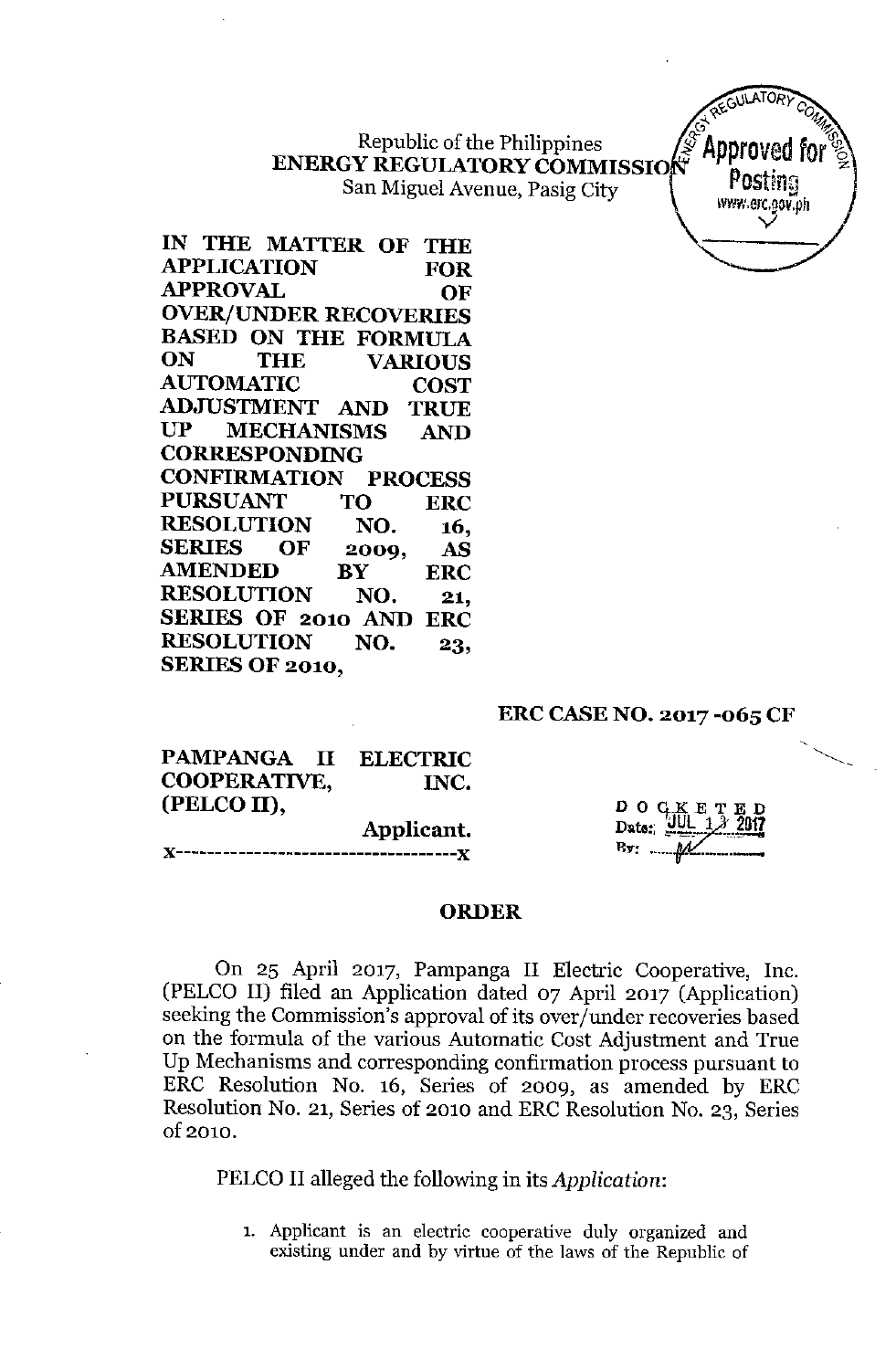the Philippines, with principal office address at San Roque, Guagua, Pampanga 2003, where it may be served with summons and other legal processes, represented in this instance by its General Manager, Amador T. Guevarra, of legal age, Filipino, and with office address also at PELCO II Main Office;

- 2. Herein applicant is the exclusive franchise holder issued by the National Electrification Administration (NEA) to operate an electric light and power services in the city and municipalities of the province of Pampanga, namely: Guagua, Bacolor, Porae, Sasmuan, Lubao, 8ta. Rita, and City of Mabalacat;
- 3. Pursuant to ERC Resolution No. 16, Series of 2009, as amended by ERC Resolution No. 21, Series of 2010, more specifically Article 5, Section 1 (Filing) thereof, and ERC Resolution No. 23, Series of 2010, all Luzon Distribution Utilities (DDs) shall file their respective consolidated applications, on or before March 31, 2014, for the (over)/under recoveries on their implementation of various automatic cost adjustment and true-up mechanisms. Subsequently, the DDs shall file their respective consolidated applications every three (3) years following the sequence of period of prescribed filing;
- 4. For purposes of compliance with the said ERC Resolution No. 16, Series of 2009, as amended, herein applicant adopted the formulae on Generation Rate (GR), Transmission Rate (TR), System Loss Rate (SLR), Lifeline Rate (LR) and Senior Citizen Subsidy Rate (SCSR), together with the specific definitions and sub-formulae for each item thereof;
- 5. Applicant PELCO II herehy submits its proposed application for approval of automatic cost adjustments and true-up mechanisms and corresponding confirmation process pursuant to the aforesaid resolution, as amended, as well as the attached summary of computations and actual calculations of (over)/under recoveries for 2014 to 2016, duly marked as Annex "A", and form as part and parcel of this application;
- 6. **In** support of this application, herein applicant attached the following required documents covering the period  $2014 -$ 2016 contained in the guidelines issued by the Honorable Energy Regulatory Commission as Annex "B", and also form as part and parcel of this application, to wit:
	- a. Supplier and Transmission Data Sheet;
	- b. Statistical Data Sheet;
	- c. Actual Implemented Rates;
	- d. Actual Lifeline Rate Discounts;
	- e. Actual Senior Citizen Rate Discounts;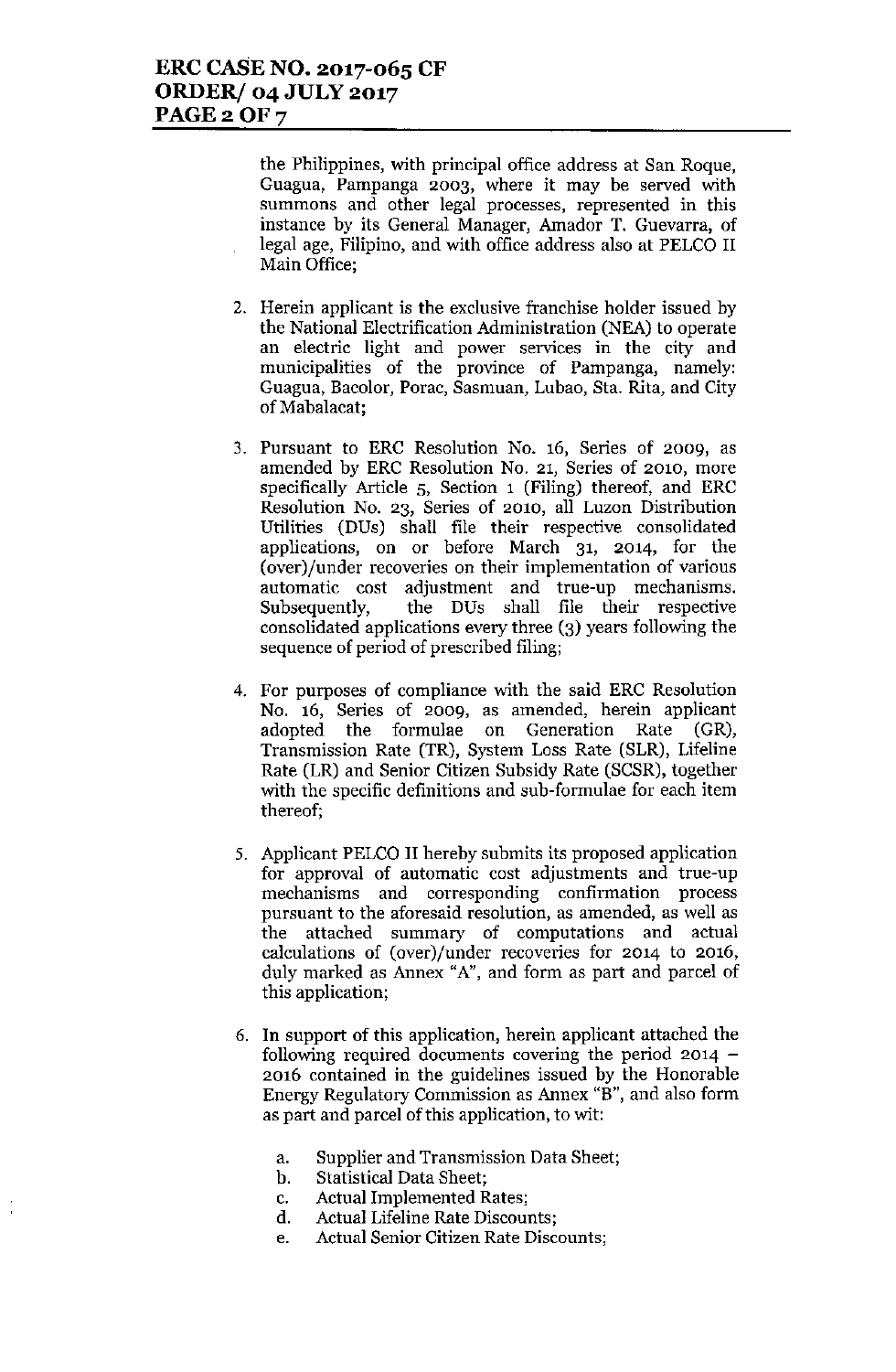# **ERC CASE NO. 2017-065 CF ORDER/ 04 JULY 2017 PAGE30F7**

- **f. Generation and Transmission Bills of Power Suppliers** of SMEC, 1590EC, and NGCP;
- g. Debit/Credit Memorandnm of Power Suppliers;
- h. Official Receipts issued by NGCP as Proofs of **Payment;**
- i. Official Receipts issued by SMEC as Proofs of Payment;
- j. Official receipts issued by 1590EC as Proofs of **Payment;**
- k. Sections Band E of the Monthly and Finaucial Statistical Reports (MFSR);
- I. Sample Bills of Lifeline Consumers;
- m. Sample Bills of **All** Types of Consumers;
- **n. Sample Bills of Senior Citizen Consumers;**
- **o. Summary of Pilferage Costs Recoveries;**
- p. URR Computation of Generation Rate (GR);
- q. URR Computation of Transmission Rate (TR);
- r. URR Computation of System Loss Rate (SLR);
- s. URR Computation of Lifeline Rate (LR);
- t. URR Computation of Senior Citizen Subsidy Rate (SCSR);
- u. Computation and Summary of (Over)/Under Recoveries of GR, TR, SLR, SCSR, and LR;
- v. 2014 URR Reports Submitted in 2015;
- w. 2015 URR Reports Submitted in 2016;
- x. 2015 URR Reports Submitted in 2017;
- y. Proposed Scheme of Refund, and;
- z. Letters of Justification of Implemented Rates other than the URR Computed Rates.
- **7. The summary of Actual Revenue vis-a.-vis allowed Cost of Recoveries and (Over)jUnder Recoveries for Generation, Transmission, System Loss, Lifeline, and Senior Citizen Rates as follows, to wit:**

| <b>PARTICULARS</b>              | <b>PASSED</b><br><b>THROUGH</b><br><b>CHARGES</b> (Php) | <b>ACTUAL</b><br><b>REVENUE</b> (Php) | (OVER)UNDER<br><b>RECOVERIES</b><br>(Php) |
|---------------------------------|---------------------------------------------------------|---------------------------------------|-------------------------------------------|
| <b>GENERATION</b>               | 6,130,258,562.75                                        | 6,180,671,640.73                      | (50, 413, 077.99)                         |
| TRANSMISSION                    | 1,062,737,556.86                                        | 1,067,041,082.74                      | (4,303,525.89)                            |
| SYSTEM LOSS                     | 933,612,942.73                                          | 1,026,251,609,03                      | <u>(92,638,666.30</u>                     |
| <b>LIFELINE</b>                 | 64,459,874.76                                           | 62,957,451.62                         | (1,502,423.14)                            |
| <b>SENIOR</b><br><b>CITIZEN</b> | 164,874.15                                              | 159,277.32                            | (5,596.83)                                |
| <b>GRAND</b><br><b>TOTAL</b>    |                                                         | 8,191,233,811.25   8,337,081,061.45   | (148, 863, 290.15)                        |

### **PRAYER**

**WHEREFORE, premises considered, applicant Pampanga II** Electric Cooperative, Inc. (PELCO II) respectfully prays of **this Honorable Commission that, after due notice and hearing and consideration, this application be approved and,**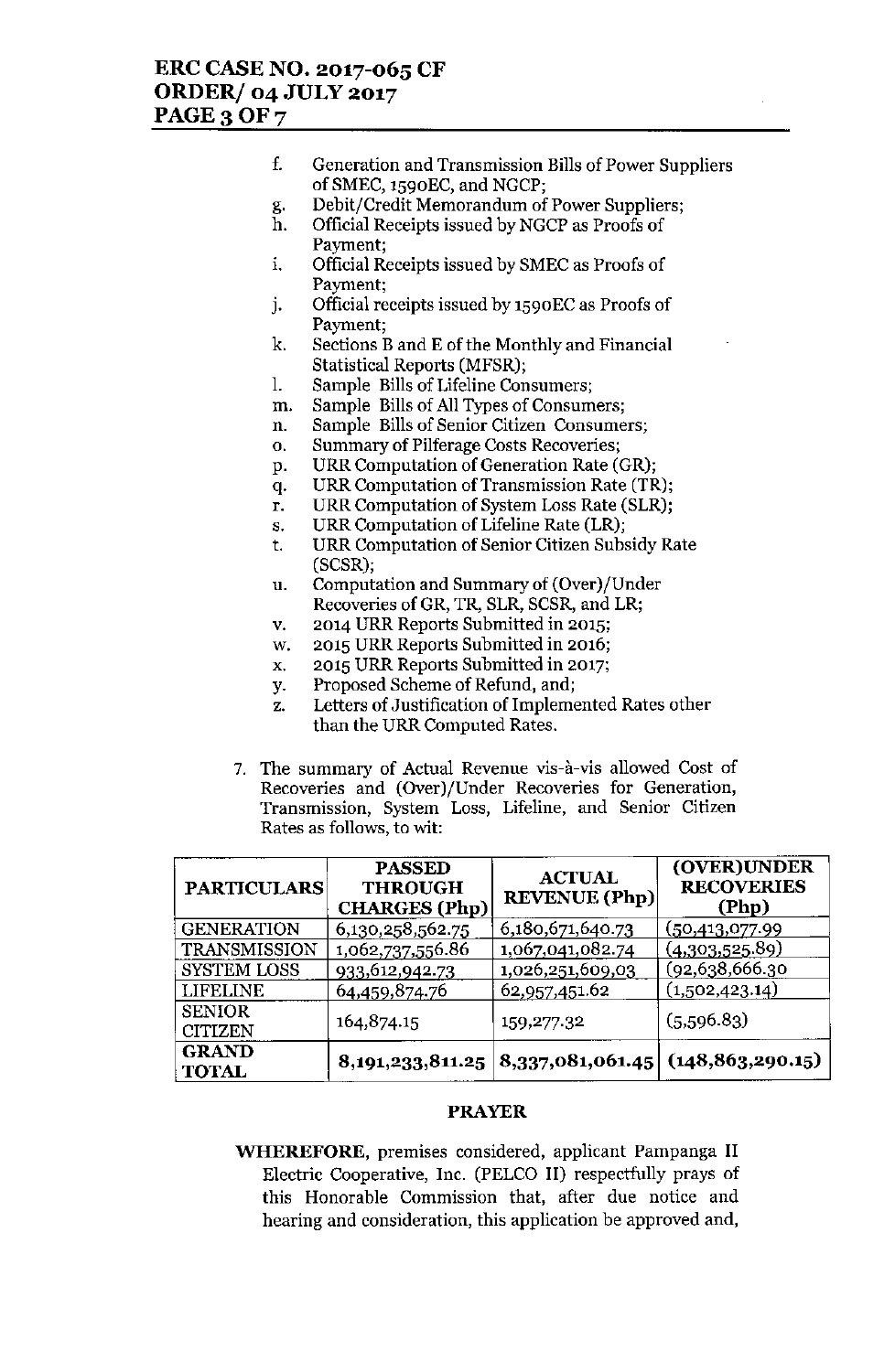**upon approval thereof, the applicant be directed to submit the scheme on how to implement the said approval.**

**Other relief, just or equitable, is likewise prayed fOf.**

Finding the said Application sufficient in substance with the required fees having been paid, the same is hereby set for determination of compliance with the jurisdictional requirements, expository presentation, Pre-trial Conference, and presentation of evidence on **17 August 2017 (Thursday) at two o'clock in the afternoon (2:00 P.M.), at the ERCHearing Room, 15th Floor, Pacific Center Building, San Miguel Avenue, Pasig City.**

Accordingly, PELCO II is hereby directed to:

- 1) Cause the publication of the attached Notice of Public Hearing once (IX) in a newspaper of nationwide circulation in the Philippines, at its own expense, and the date of the last publication to be made not later than ten (10) days before the date of the scheduled initial hearing;
- 2) Furnish with copies of this Order and the attached Notice of Public Hearing the Offices of the Provincial Governors, the City and Municipal Mayors, and the Local Government Unit (LGU) legislative bodies within PELCO II's franchise area for the appropriate posting thereof on their respective bulletin boards;
- 3) Inform of the filing of the *Application,* its reasons therefor, and of the scheduled hearing thereon the consumers within PELCO II's franchise area, by any other means available and appropriate;
- 4) Furnish with copies of the *Application,* this Order and the attached Notice of Public Hearing the Office of the Solicitor General (OSG), the Commission on Audit (COA), and the Committees on Energy of both Houses of Congress. They are hereby requested, if they so desire to send their duly authorized representatives at the scheduled hearing; and
- 5) Furnish with copies of the *Application* and its attachments all those making requests therefor, subject to reimbursement of reasonable photocopying costs.

On the date of the initial hearing, Applicant must submit to the Commission its written compliance with the aforementioned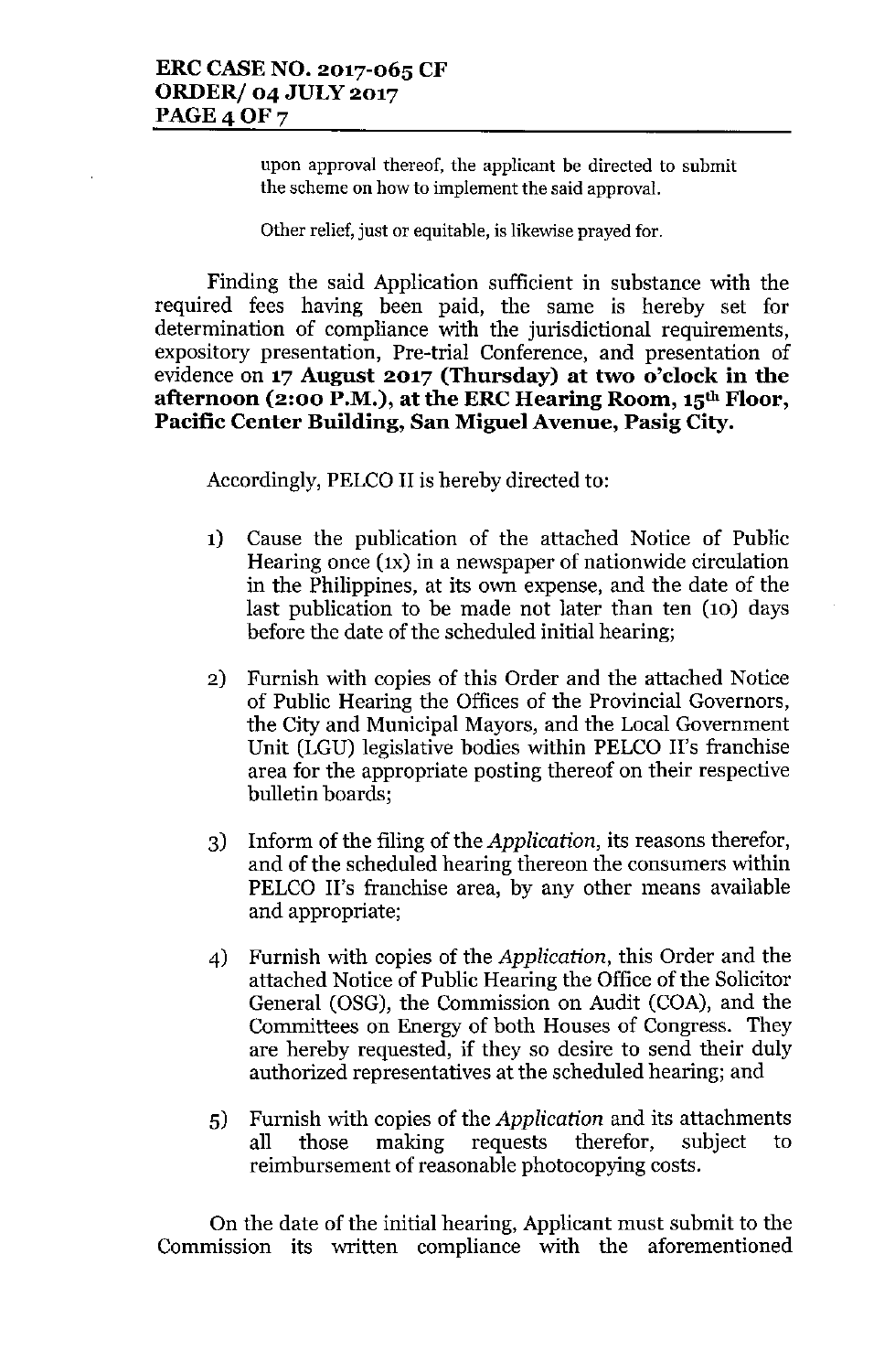jurisdictional requirements attaching therewith, methodically arranged and duly marked the following:

- 1) The evidence of publication of the attached Notice of Public Hearing, consisting of the affidavit of the Editor or Business Manager of the newspaper where the said Notice of Public Hearing was published, and the complete issue of the said newspaper;
- 2) The evidence of actual posting of this Order and the attached Notice of Public Hearing, consisting of certifications issued to that effect, signed by the aforementioned Governors, Mayors, and LGU legislative bodies or their duly authorized representatives, bearing the seals of their offices;
- 3) The evidence of the means employed by Applicant to inform of the filing of the *Application,* its reasons therefore, and of the scheduled hearing thereon, the consumers within the affected franchise area;
- 4) The evidence of receipt of copies of the *Application,* this Order, and the attached Notice of Public Hearing, by the Office of the Solicitor General (OSG), the Commission on Audit (COA), and the Committees on Energy of both Houses of Congress;
- 5) The evidence of receipt of copies of the *Application* and its attachments by all those making requests therefor, if any; and
- 6) Such other proofs of compliance with the requirements of the Commission.

Applicant and all interested parties are also required to submit, at least five (5) days before the date of initial hearing and Pre-Trial Conference, their respective Pre-Trial Briefs containing, among others:

- 1) A summary of admitted facts and proposed stipulation of facts;
- 2) The issues to be tried or resolved;
- 3) The documents or exhibits to be presented, stating the purposes and proposed markings therefore; and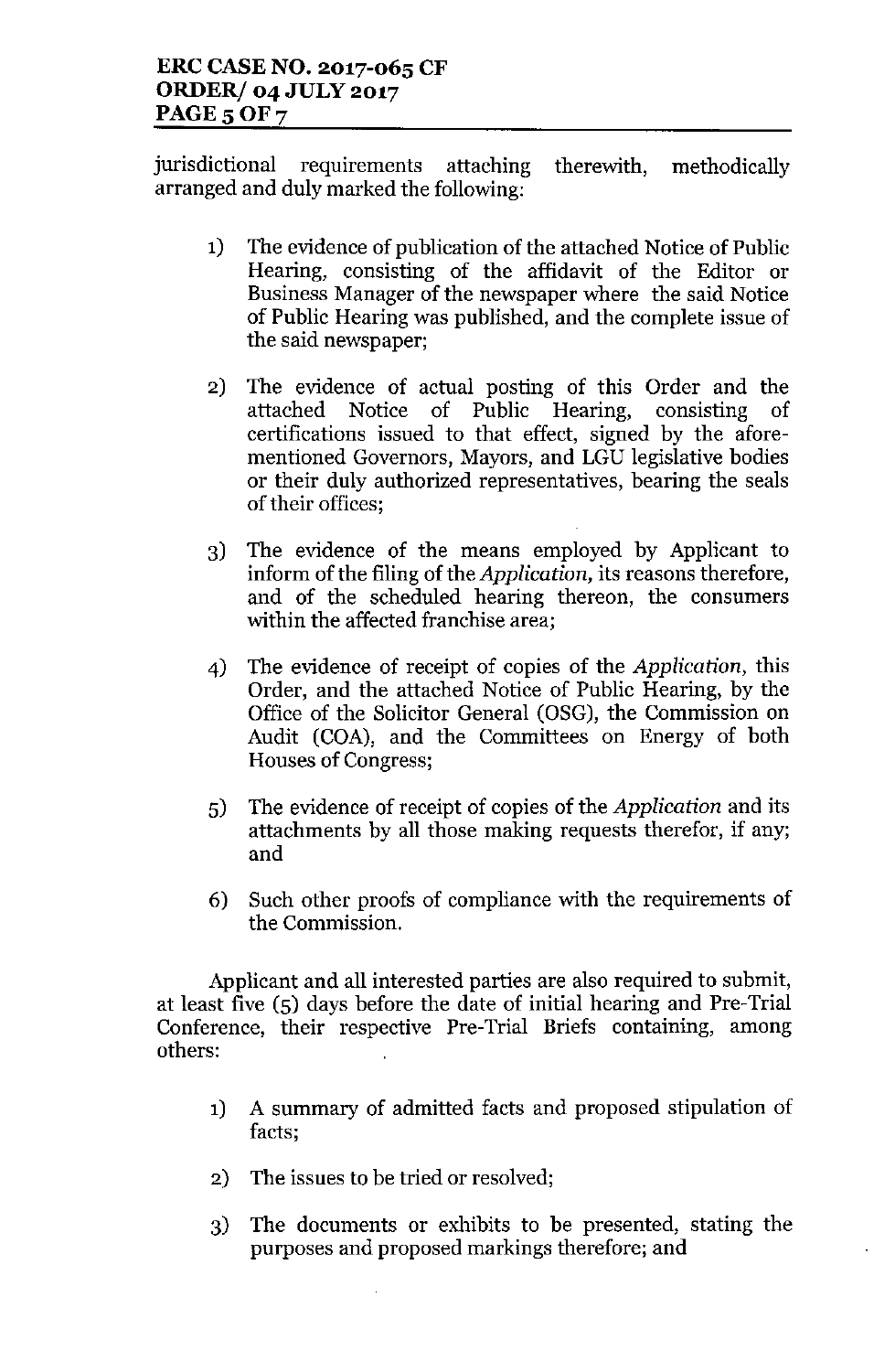4) The number and names of the witnesses, with their written testimonies in a Judicial Affidavit form attached to the Pretrial Brief.

Failure of Applicant to submit the required Pre-Trial Brief and Judicial Affidavits of its witnesses within the prescribed period shall be a ground for cancellation of the scheduled hearing, and the resetting of which shall be six (6) months from the said date of cancellation.

PELCO II must also be prepared to make an expository presentation of the instant *Application,* aided by whatever communication medium that it may deem appropriate for the purpose, in order to put in plain words and explain, for the benefit of the consumers and other concerned parties, what the *Application* is all about and the reasons and justifications being cited in support thereof.

## SO ORDERED.

Pasig City, 04 July 2017.

FOR AND BY AUTHORITY OF THE COMMISSION:

ŃON

**ALFREDO J** Officer-In-Charge of ERC

LS: MCC/ARG/GLS/APV

COPY FURNISHED,

- **1. Pampanga II Electric Cooperative, Inc. (PELCO II) Applicant San Roque Guagua, Pampanga**
- **2. Atty. Arnido O. Inumerable Counsel/or Applicant 405 Elisa Street, D,E. Village Cainta, Rizal**
- **3. Office of the Mayor City of Mabalaeat, Pampanga**
- **4. Office** of the **Local Government Unit (LGU) legislative body City of Mabalacat, Pampanga**